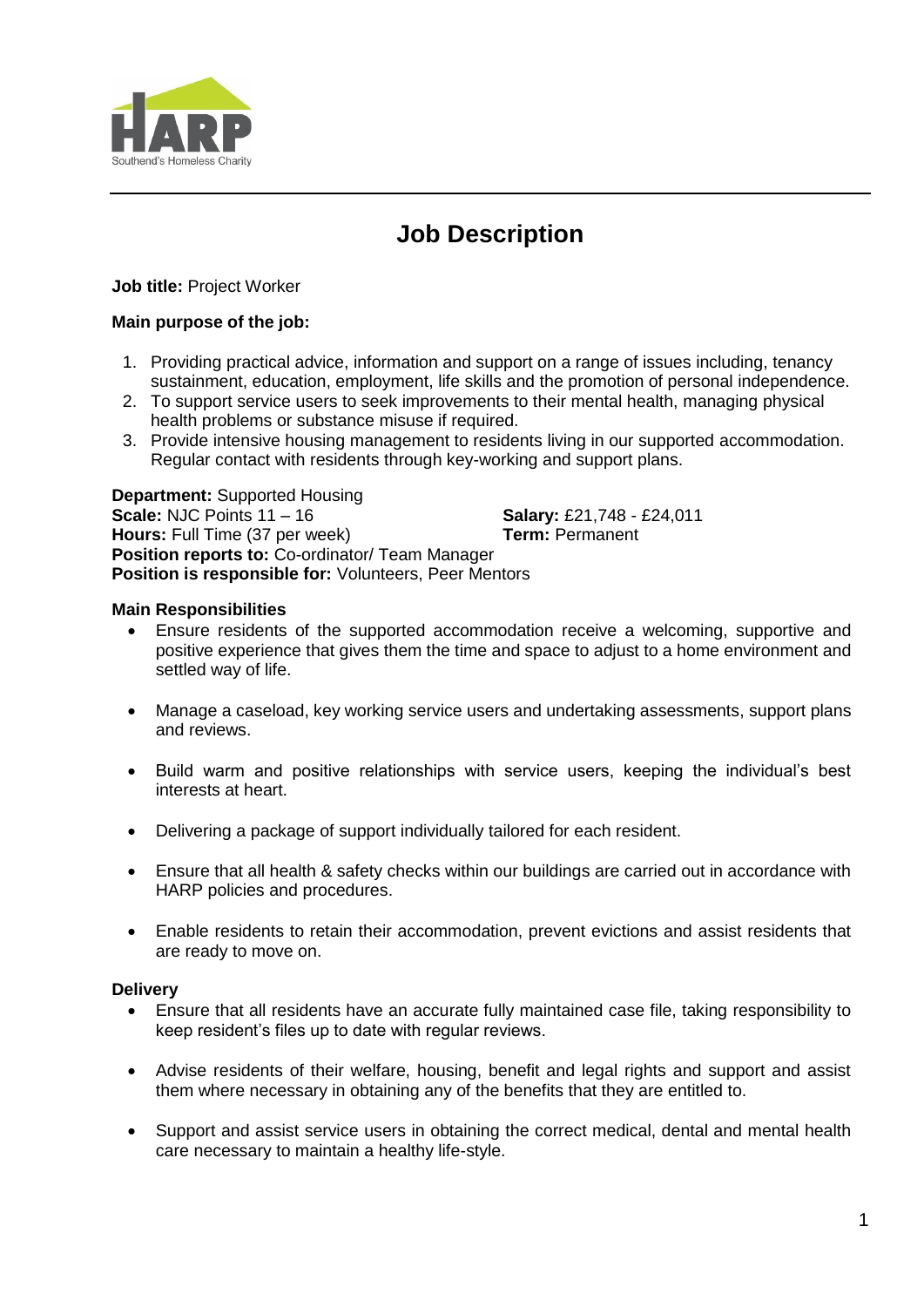- Encourage residents and service users who suffer with addiction issues to take steps to deal with these problems and support and them in engaging with the specialist agencies that can offer them treatment.
- Work alongside residents to develop living skills (budgeting, cooking, laundry & personal hygiene) ready for move on.
- Assist colleagues in a range of meaningful activities groups as required.
- Provide evening and weekend cover across all sites in accordance with the work rota.
- Ensure that anti-oppressive practices are an integral part of the service and that it is applied to all our residents and service users.

## **Monitoring and Evaluation**

- Ensure that the information on the HARP In-Form database is accurate and fully updated so that it is always available for monitoring and reporting purposes.
- Conduct exit interviews with participants.

#### **Stakeholder Management**

- Develop and maintain good professional working relationships with all agencies that work in partnership with HARP.
- Attending partnership meetings to discuss jointly agreed actions to enable a service user progress in their journey.

#### **Press and PR**

 Support the work of the Fundraising & Communications Departments as required in promoting HARP's services to the local press and media agencies.

## **GDPR & Data Protection**

 Ensure all HARP data is kept according to HARP's GDPR and Data Protection policies in line with national legislation.

## **Confidentiality**

 Treat personal, private or sensitive information about individuals, organisations and/or clients or staff with confidentiality.

#### **Budget**

 Ensure timely housing benefit claims are made and service charge is collected and recorded correctly.

## **Housing Management**

- Make contact with residents on a regular basis, recording this on HARP's database.
- To ensure that residents understand tenancy issues, rights and responsibilities.
- To ensure HARP properties, whether owned or leased, and the surrounding environment is safe and secure; conducive for effective client engagement and support and also supports cohesive neighbour and community relations.